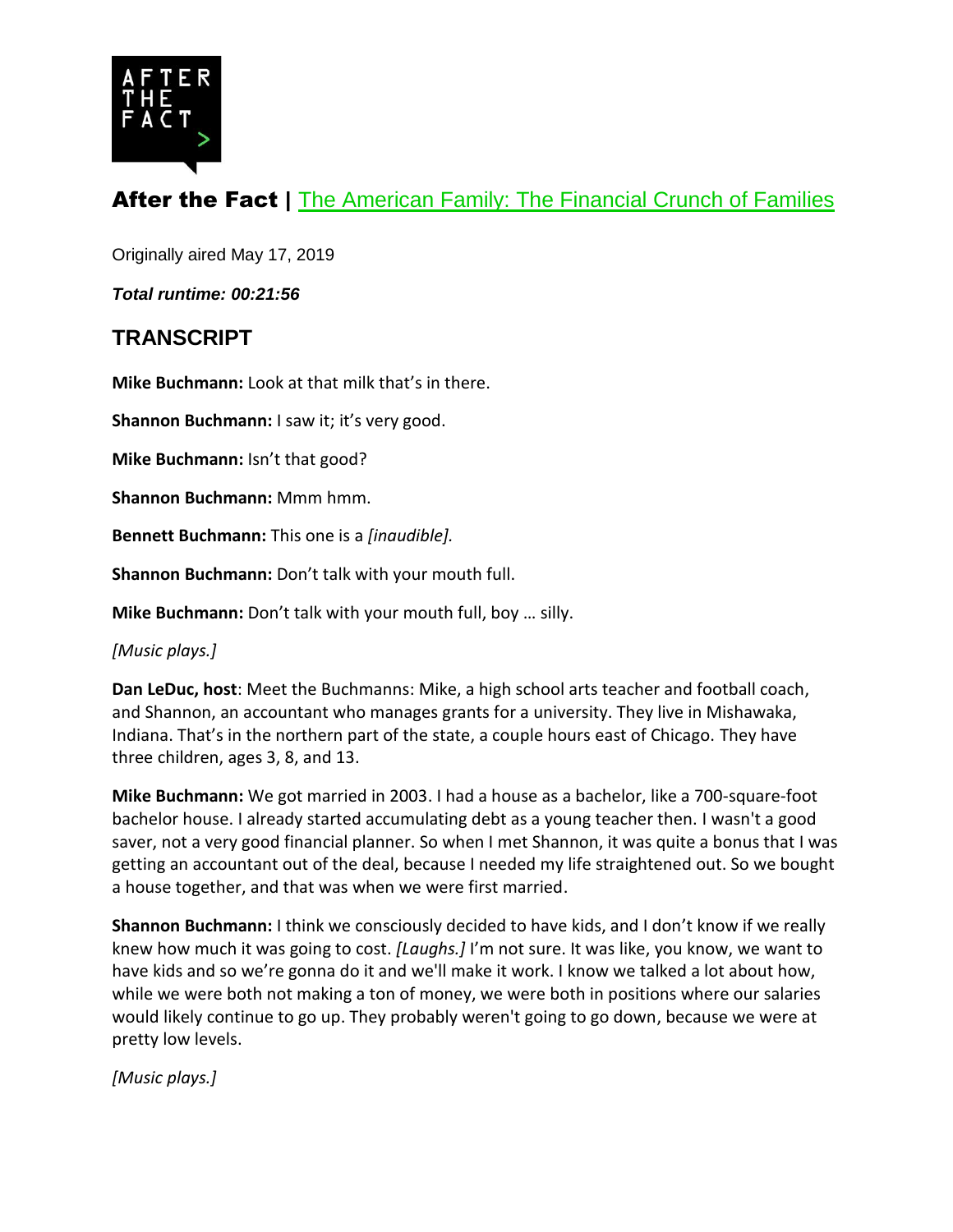

**Dan LeDuc:** The cost of having kids. The U.S. Agriculture Department has figured it out, and it's not cheap. For a middle-class American family today, raising a child costs \$233,610—and that doesn't include college. That big number is our data point for this episode of "After the Fact."

### *[Music continues.]*

For The Pew Charitable Trusts, I'm Dan LeDuc, and this is our third installment in our series looking at the American family today. We've already learned about some big changes that are quickly transforming our definitions of the family: young people delaying when they get married and women waiting longer to have children. Families today have moms and dads, sometimes just mom or dad, and sometimes two moms or two dads. But here's what they all have in common: The cost of raising a family just keeps going up, and like Shannon Buchmann says, somehow they make it work. That \$233,610 that is our data point is a significant one, and as you meet some more families in this episode, we've got some more data that shows just how precarious many families feel today about their daily expenses.

Mike remembers that the early years were tough. There was the mortgage. Like more than 40 million other Americans, the couple had student loans. There were new mouths to feed. Adding child care to the mix brought them to the brink.

**Mike Buchmann:** For a while there, we were really coming down to—like 50 bucks a month was leaving our house—more than what we had. Like there was a point where it just—we really were that close to being current with everything.

I mean we had paid all our bills, we were fed, our lights were on, and then we were minus 50 bucks.

**Dan LeDuc:** Setting aside money at the end of the month and saving for emergency expenses can be out of reach for many American families. More than half of American households—55 percent—can't replace one month's income from their savings.

And as we all know, an unexpected expense like a car repair or medical emergency can come at any time.

In 2015, The Pew Charitable Trusts found that 60 percent of U.S. households had experienced a financial shock like one of those in the previous 12 months.

And according to 2017 Federal Reserve data, 4 in 10 adults say they would either borrow, sell something, or not be able to pay if faced with even just a \$400 emergency expense.

Mike was already cutting grass at a local golf course in the summers. But to cover that \$50 shortfall, he took on another job.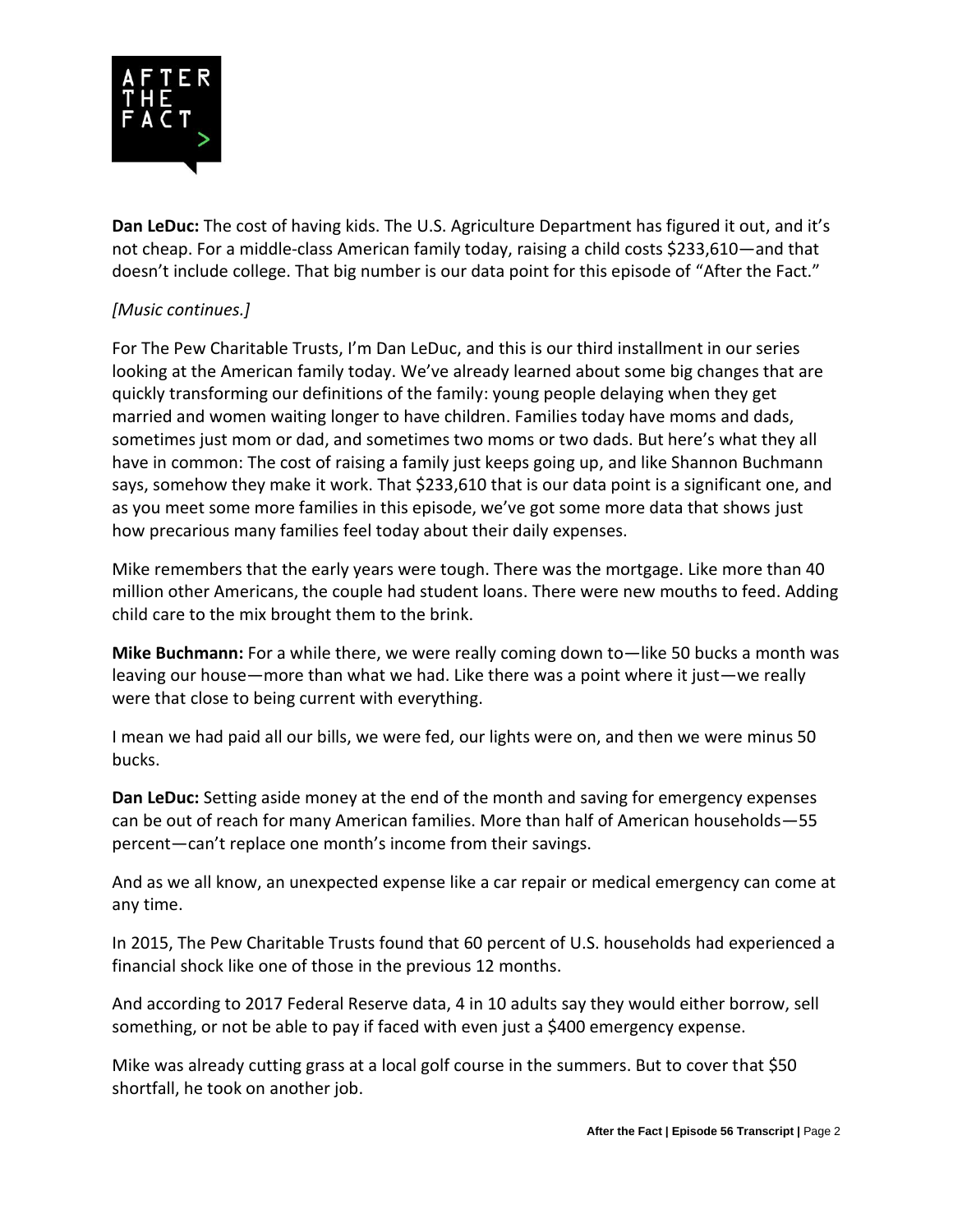

**Mike Buchmann:** So when that hit home, there was a short amount of time where I had to do something, because there was a money shortfall. We didn't have the money we needed to get through.

**Dan LeDuc:** To help make ends meet, Mike started driving for Uber—taking the late-night shift after school, football coaching, dinner, and bedtimes were out of the way.

**Dan LeDuc:** Was it tough on you?

**Mike Buchmann:** Yeah. It was. *[Sighs.]* You know, in a marriage, just like you know anybody else in the room that's married right now knows, there are times when you have to push through things and make sacrifices that aren't necessarily the happiest and the best for your personal feelings, but they're best for the family. And that was one of those deals.

**Dan LeDuc:** They got through that rough patch. But the costs keep coming. With those kinds of expenses, it's hard for Mike and Shannon to think too far into the future. They're fortunate both of their jobs provide retirement benefits, and Shannon's university job will offer college tuition help down the road. But after the kids are grown, there is still a lot of catching up to do.

**Dan LeDuc:** Do you think you're going to be where you want to be to retire? And when do you want to retire? Is that even a visible goal right now?

**Shannon Buchmann:** Not really. I don't see it—because I know—I don't see retirement as a visible goal. Maybe it's because I'm young. I mean, I'm only 40. I'm literally going to be working at least another 20 years, probably, just for the insurance factor. *[Laughs.]* I mean that's—

Because right now, I feel like my goals are more things like getting Briella through high school.

That's the kind of things that are on my horizon. Retirement's not there for me, because the thing that's on my horizon is Briella going to school and Cooper doing whatever makes him happy right now.

#### *[Music plays.]*

**Beth Riedeman:** Retirement and savings, like, I hear people talk about that. And I just kind of put it out of sight, out of mind. I know I need to be doing things. But I know also the realities of my budget, that that is not a possibility right now.

You know, if someone were to ask me how much is in my retirement right now, I couldn't tell you. Because if I just don't pay attention to it, then I'm not stressed about it. Which is not a good solution, and I know it's not a good solution, but it's my coping mechanism for right now.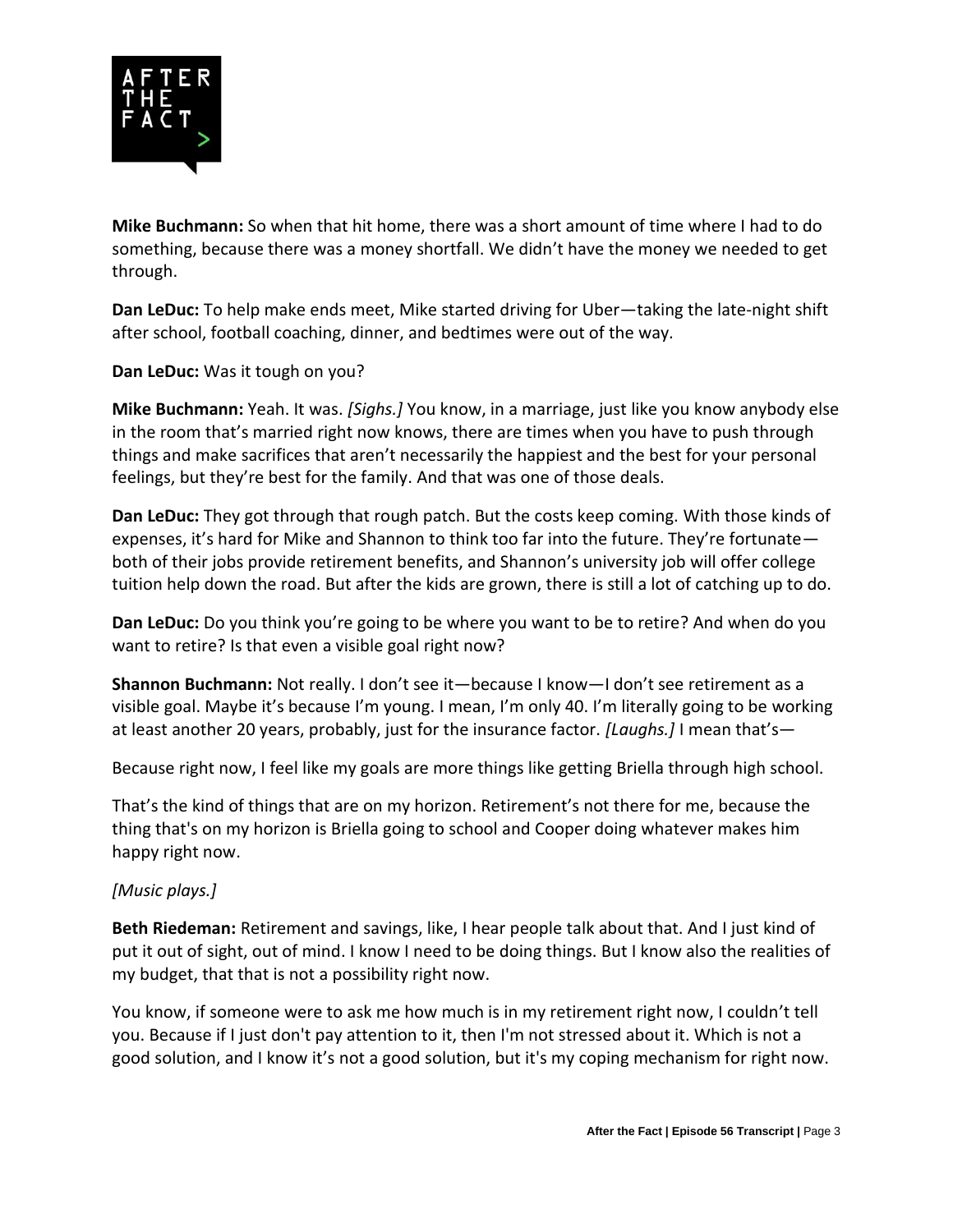

**Dan LeDuc:** Like the Buchmanns and many American families, Beth Riedeman takes it a day at a time. Is she thinking ahead to retirement? Not today.

**Beth Riedeman:** Mmm hmm. Do you want to watch a little bit of TV, do you want to go outside? It's nice out.

**Gray:** Go outside.

**Beth Riedeman:** OK, that's what I wanted to hear.

**Dan LeDuc:** Beth is 39 and raising her son, Gray, who is 5, mostly by herself in Indianapolis. She's a program director at a local nonprofit. Gray is in kindergarten.

**Beth Riedeman:** Do you want your sweatshirt on, or no? Do you want your black?

**Gray:** Black.

**Beth Riedeman:** The black sweatshirt?

**Gray**: Yes.

**Beth Riedeman:** OK.

**Gray:** What's this?

**Beth Riedeman:** Um, I have a microphone on. Right there. Don't touch it.

*[Laughter]*

**Dan LeDuc:** Beth became pregnant with Gray unexpectedly when she 33, and reality hit quickly.

**Beth Riedeman:** Definitely I'd always had drive and work ethic. But that definitely set me on a much more rigorous trajectory, so to speak. Because I'm, like, "OK, I'm not just earning an income for me. I want him to have a house to live in, not an apartment. I want, you know, certain things." And so it definitely sparked a fire in me that was already there but was a roaring fire at that point, I guess. And so then I knew I really had to work twice as hard to get what I needed to for my family.

**Dan LeDuc:** Beth had held a series of jobs as a teacher and YMCA instructor, but her income would not be enough to cover child care and housing.

**Beth Riedeman:** I learned a lot on that job but only worked 29 hours a week. So my parents really honestly did have to help me out during some of that time.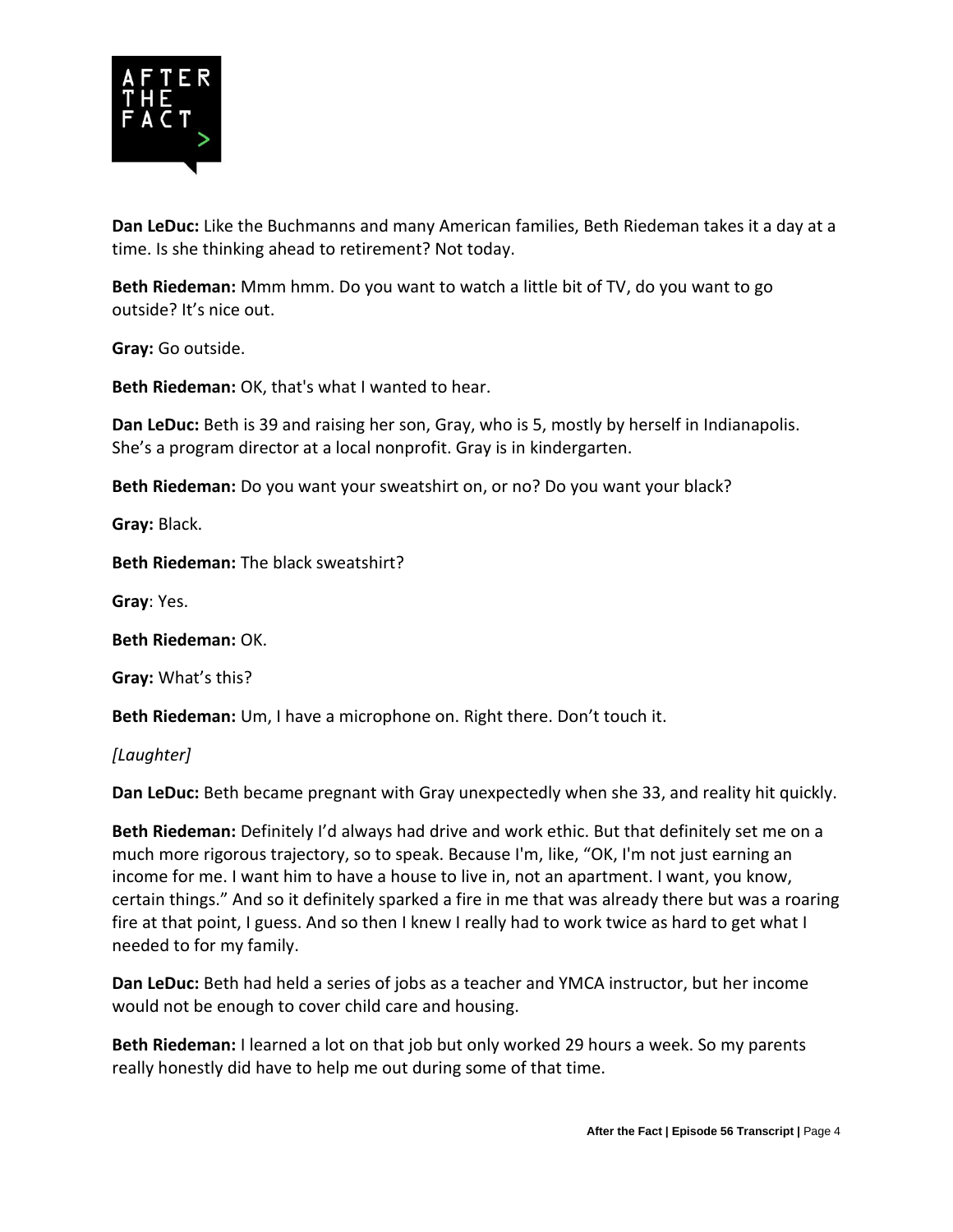

But we were also on food stamps and WIC and some assistance. And then I got a job at a chain child care, that then I got a discount in child care, plus I qualified for a child care voucher. So I was an assistant director of a national chain with a master's degree, and I still qualified for assistance.

During those times, it definitely was very, very stressful of, "OK, like, my parents will help me out some, but only to a certain point." They don't have a ton of money, and they're not going to help me forever.

**Dan LeDuc:** Beth now has a better-paying job. Her parents are nearby, and she has a strong group of friends she can count on for help. But each day brings a complicated set of calculations on how to make ends meet. Where can she find a discount or get a sale? What needs to get paid first and what can wait? She tracks it all in an ever-expanding spreadsheet.

**Beth Riedeman:** So my biggest expense is definitely my mortgage. But luckily, I got a really good deal on my house, so it's not too, too much.

But I went through a program, actually, to help me get my finances together and then was able to get a deal that you can't get off the market. So, mortgage. The next biggest thing is probably—I recently purchased a new-to-me, a used car.

And so I have a car payment now again. Student loans. So my parents wanted us to go to college but yet didn't have the financial means to assist us. And there's four children in my family, so we had to pay for college ourselves.

So I have student debt from undergraduate, and then my master's degree—obviously, it was my choice to do that. And I was young and so I took out way more than I should've. I traveled abroad for a couple of months and took out lots of loans to do that. But now as I'm older, I'm like, "What was I thinking?"

Student loans are definitely a large amount of my budget. And then child care. Once my son went to school, that definitely took a big burden off of me. Child care costs as much as college tuition, pretty much.

It's still a big expense for me, but I know I'm not paying as much as what a lot of people pay. And then he goes before and after school, so we have those expenses now during the school year. But it's like half as much, right?

Let's see. So food, gas, got to get to and from work. Car insurance, obviously, too. The bill just came this week, actually. And then I have a little bit of credit card debt, but not much. So only a couple hundred dollars.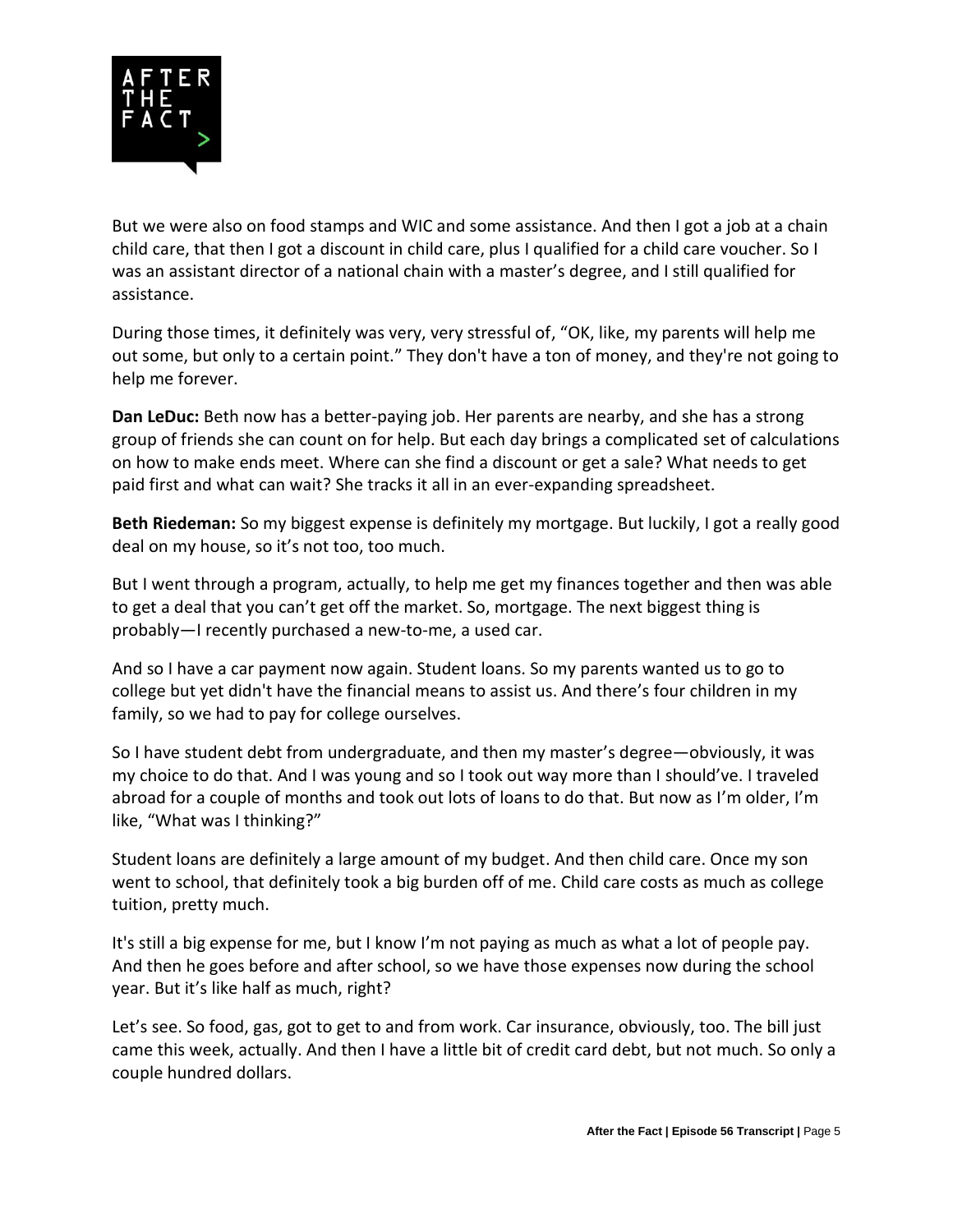

I have a little handy dandy spreadsheet, but those are the big-ticket items.

**Dan LeDuc:** Worry was a constant refrain among the families we talked to. According to Pew's research, only about half of Americans (51 percent) say their households are financially secure, and more than half (56 percent) reported worrying about their finances over the past year citing everything from short-term bills to retirement. A majority (57 percent) also said they are not prepared for financial emergencies.

**Dan LeDuc:** Do you still have any of those nights where you're like, "Holy cow?"

**Beth Riedeman:** Sometimes when I think about college savings and I think about retirement. Or big emergencies. So I feel like—I've been in my house four years. Things are starting to fall apart.

**Dan LeDuc:** A Pew Charitable Trusts study from 2015 found that, for more and more people, the American Dream no longer means getting ahead. It just means getting by. When asked whether they would prefer to have financial security or move up the income ladder, the vast majority (92 percent) chose security, an increase of 7 percentage points since 2011.

For Beth, the American Dream is a moving target that is always just out of range.

**Beth Riedeman:** If you think that the American Dream is a checklist of things, I feel like I've achieved everything my parents set out for me to achieve. They wanted me to go to college. They wanted us to have good jobs. They wanted us to make something of ourselves. And I've definitely achieved those things. And I feel like I've done kind of the path. I've completed the path my parents wanted us to be on.

However, somewhere along the line, that list got bigger. And so, it's like "Gol-ly." As soon as you check off three things, two more things get added to the list.

**Dan LeDuc:** It's like society has set up a goal post, and you know you can reach it. And then, it's, like, just as you get there—somebody moves it.

**Beth Riedeman:** Yeah.

**Dan LeDuc:** Is that the feeling?

**Beth Riedeman:** Yeah, yeah. And you don't even realize it. You're just always chasing that light, and the light just keeps staying 10 feet away and never gets closer than 10 feet away.

*[Music plays.]*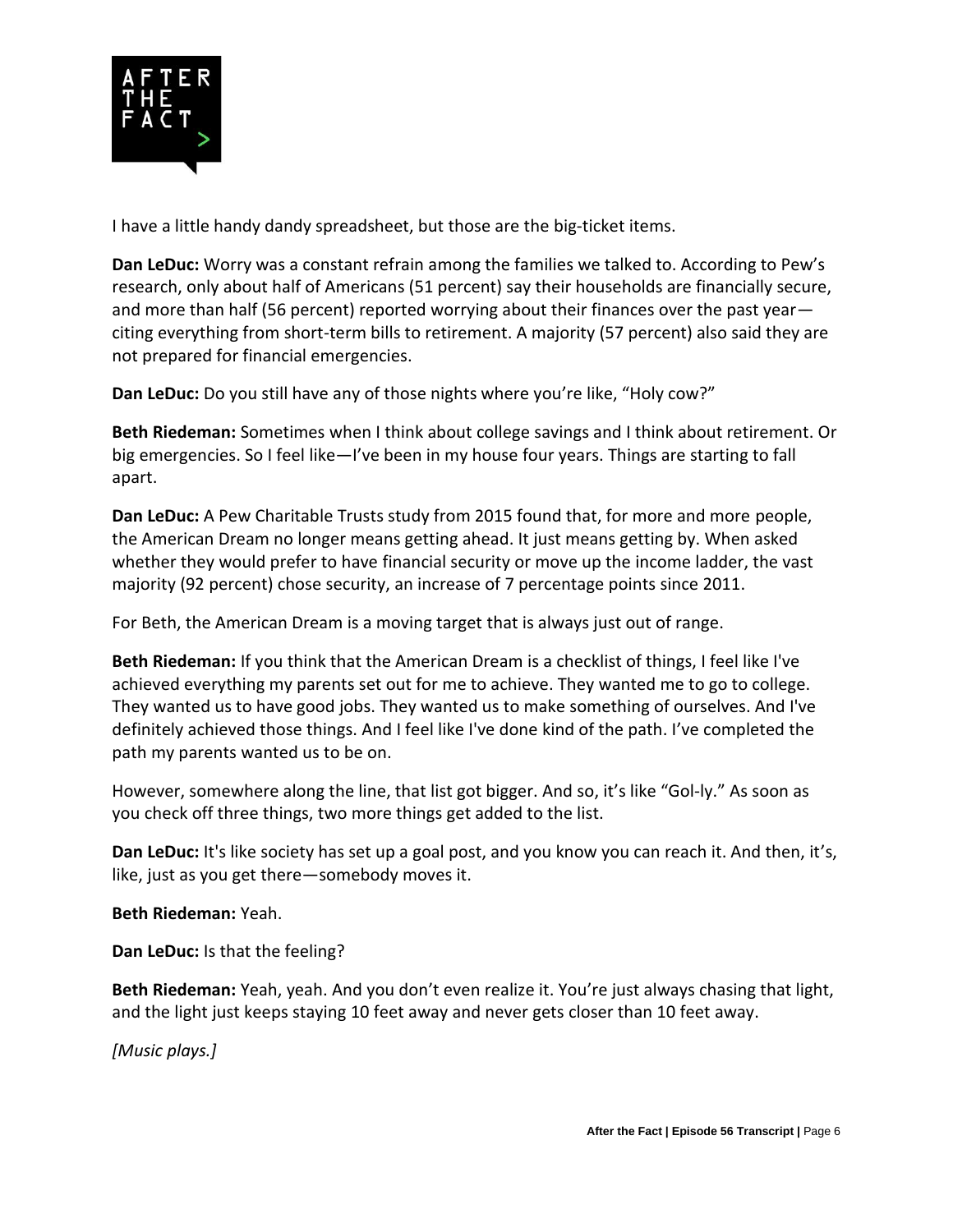

**Dan LeDuc:** The Buchmanns and Beth Riedeman and so many families are always looking for a cheaper way to get things done. For Emma and Angie Bedford-Jack, that meant a big change after their son, Silas, came along. They decided it was time to uproot from their Brooklyn apartment and move to Pittsburgh, where family was nearby and the cost of living was less. But that still doesn't mean not expensive. Emma is now pregnant with their second child. On the day we visited, she was tending to Silas, who's now 2, while Angie was at work—and she was on the phone updating her mom with the latest family news.

*[Phone rings.]*

**Laura Bedford:** Hello?

**Emma Bedford-Jack:** Hey, Mom, it's me. So Silas got into that fancy Jewish day care, we found out.

**Laura Bedford:** Oh, he did?

**Emma Bedford-Jack:** He did.

**Laura Bedford:** Isn't it expensive too, though?

**Emma Bedford-Jack:** Yeah, it is expensive too. It was our whole conversation—Angie made a spreadsheet about it.

**Laura Bedford:** God bless her.

**Emma Bedford-Jack:** I know.

**Laura Bedford:** I'm so glad you married her.

**Emma Bedford-Jack:** I know, I know.

**Dan LeDuc:** The Bureau of Labor Statistics says child care is the greatest single expense when it comes to raising children in most regions of the United States. It was one of the main reasons driving Emma and Angie's move to Pittsburgh.

**Emma Bedford-Jack:** New York was wonderful. I lived there immediately following college and stayed mostly in Brooklyn. My wife lived in a couple different neighborhoods, boroughs. It was great until it wasn't. *[Laughs.]*

**Dan LeDuc:** Yeah, it wasn't because it's starting to get even more expensive.

**Emma Bedford-Jack:** Right.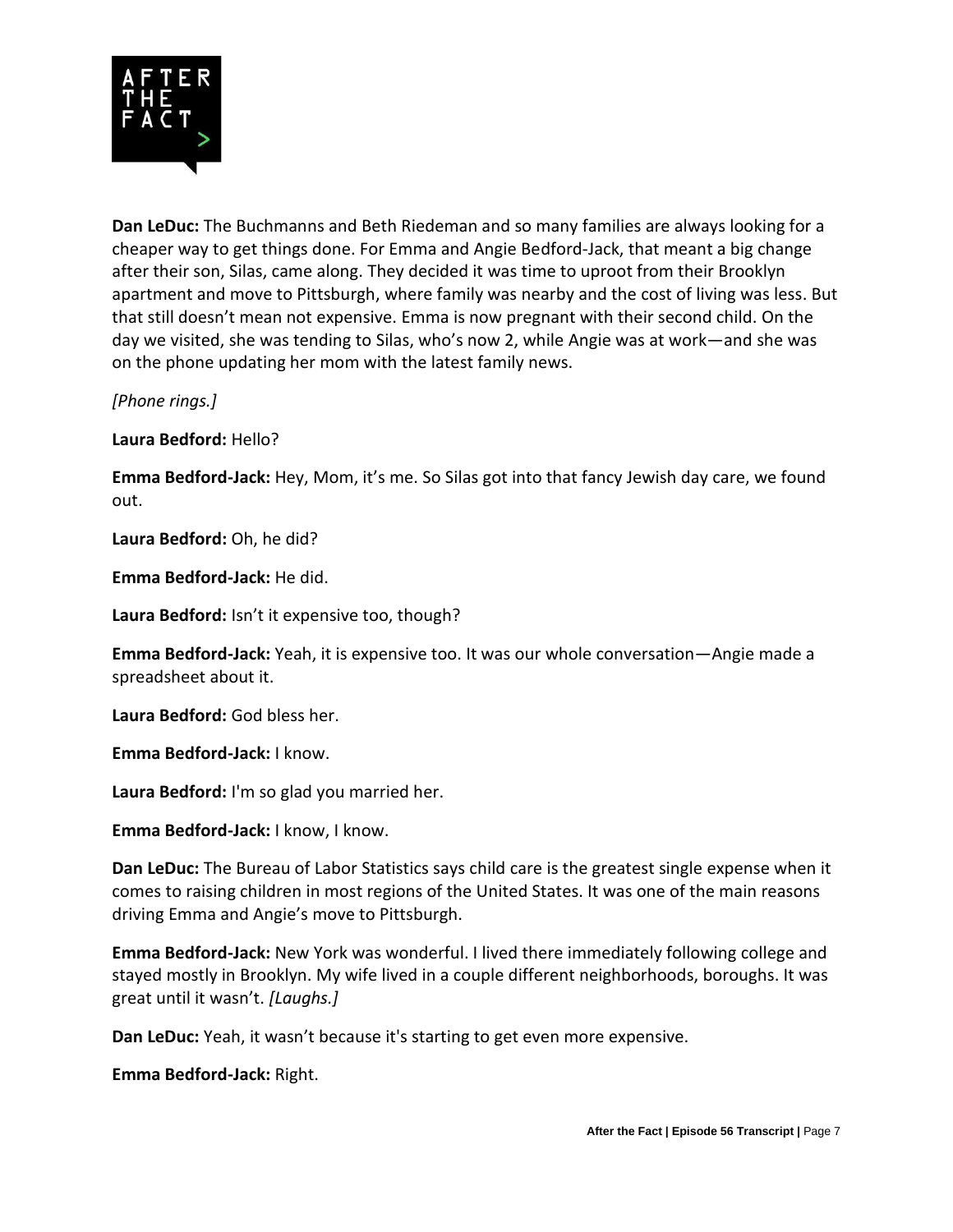

**Dan LeDuc:** You guys started a family.

**Emma Bedford-Jack**: We started a family, yeah. And even in our talks about starting a family. we discussed the nonfeasibility of living as a social worker and a public school educator in New York City. That we wouldn't be able to give our son a backyard or take family trips like we wanted to, or even have the physical space in our home that felt manageable with a kid, future kids, and two dogs.

**Dan LeDuc:** Once in Pittsburgh, Emma and Angie put what little savings they had into a down payment for their first home. They've lived in it now for just about a year.

**Dan LeDuc:** So how does this place compare to Brooklyn?

**Emma Bedford-Jack:** Uh, it's a lot bigger. *[Laughs.]* Yeah, so, this is our first ownership piece of the world. It was a big deal for us to decide to buy a house. And it's nice. We have a playroom for him on the third floor. We have a guest room, a nursery. It's nice.

**Dan LeDuc:** You can make a family here.

**Emma Bedford-Jack:** It's nice to have a space of our own now. It's nice to, like, hang family photos and make it ours.

**Dan LeDuc:** Angie and Emma are happy in their new city and are figuring out ways to make ends meet. They track most of their bills online, managing multiple spreadsheets.

**Emma Bedford-Jack:** Monthly finances are still tight. I would say our mortgage is, I think, \$1,475, which is still much less than our rent was in Brooklyn. Child care is about \$150 a week. Car insurance payments I think is—we have two cars now. We only had one in Brooklyn. So two cars here is like \$60 a month, whereas in Brooklyn, one car was like \$200 a month.

And there's utilities. It's definitely more utilities owning a house—things like heat, water, and stuff like that. That probably comes out to \$150 a month, if not a little bit more. And we end up with a small amount of savings each month. We're not living paycheck to paycheck, but if we do things that go out of our budget, we have to make up for it for the next couple of months.

**Dan LeDuc:** Emma's learned that providing for a family means you can't always pick and choose where the money goes.

**Emma Bedford-Jack:** It's nice that it's all online. I can pull it up easily anywhere if we get a bill that we don't know where that came from. But it's also overwhelming to see it all at once.

**Dan LeDuc:** Even though they manage most of their finances online, there's a salad bowl on the dining room table that's overflowing with bills.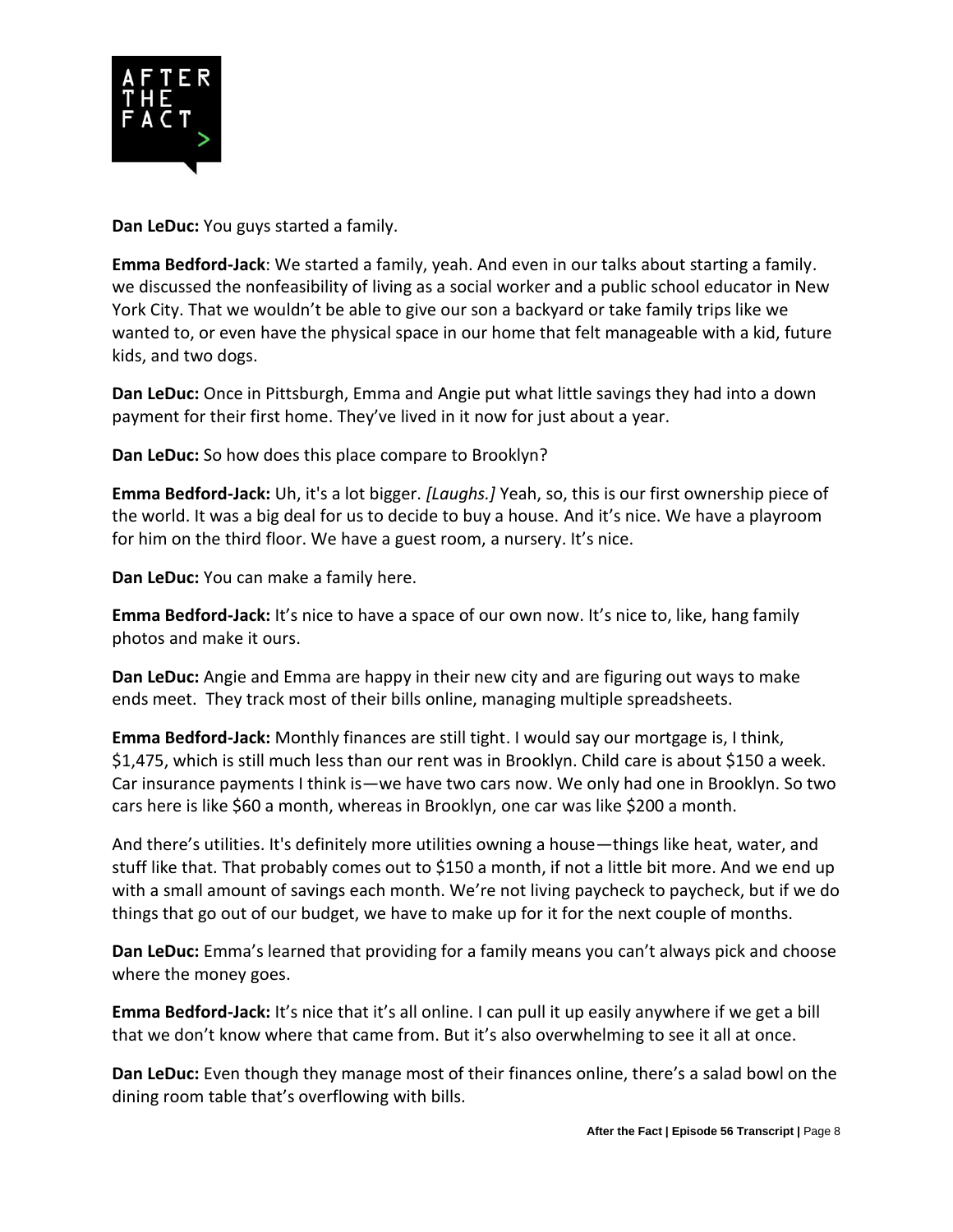

**Emma Bedford-Jack:** What else is in here? *[Shuffles papers.]* Receipts from home improvement stuff. There is the reassessment on our property. There's—I think this is for the roof being redone.

**Dan LeDuc:** I hate to say it, but you have a salad bowl full of stuff.

*[Laughter.]*

**Emma Bedford-Jack:** I know. We do. We do.

**Dan LeDuc:** Like Mike and Beth, Angie and Emma are also paying student loans from their master's degrees. Emma's parents helped out with her undergraduate degree from Smith College, undercutting their own financial security.

But parents are increasingly wary of paying for their children's higher education. A 2017 Fidelity Investments survey found that only 29 percent of parents plan to cover the full cost of college. That's down from 43 percent in 2016.

Emma says she and Angie are already thinking of how they'll handle their children's college education. And it's different than their parents' approach.

**Emma Bedford-Jack:** We are really cognizant of the ways in which taking on extra debt from my education in particular was a hardship for my parents, and perhaps selfishly we don't want to do that.

We feel it's more important to give our kids good financial guidance, to talk them through the choices they're making, to be honest with them about the long-term choices they're making. Choices that are incredibly hard at 18 years old and are ridiculous to be making at that age, but choices that they will have to make.

And I would rather our kids go to maybe not as fancy a school and put themselves in a good financial position afterwards than be saddled with hundreds of thousands of dollars in debt because they've got a nice name on their diploma.

**Dan LeDuc:** A good education is often seen as central to achieving the American Dream, but, as we've been learning, the American Dream is starting to have a new meaning for a lot of families.

**Emma Bedford-Jack:** I mean, if we didn't ever have a nicer house or didn't ever live with better cars, or—that would be fine. That would be totally fine if we were just comfortable and didn't have any anxieties about where money was coming from.

**Dan LeDuc:** Right. How much of this anxiety really is like a constant part of your life these days?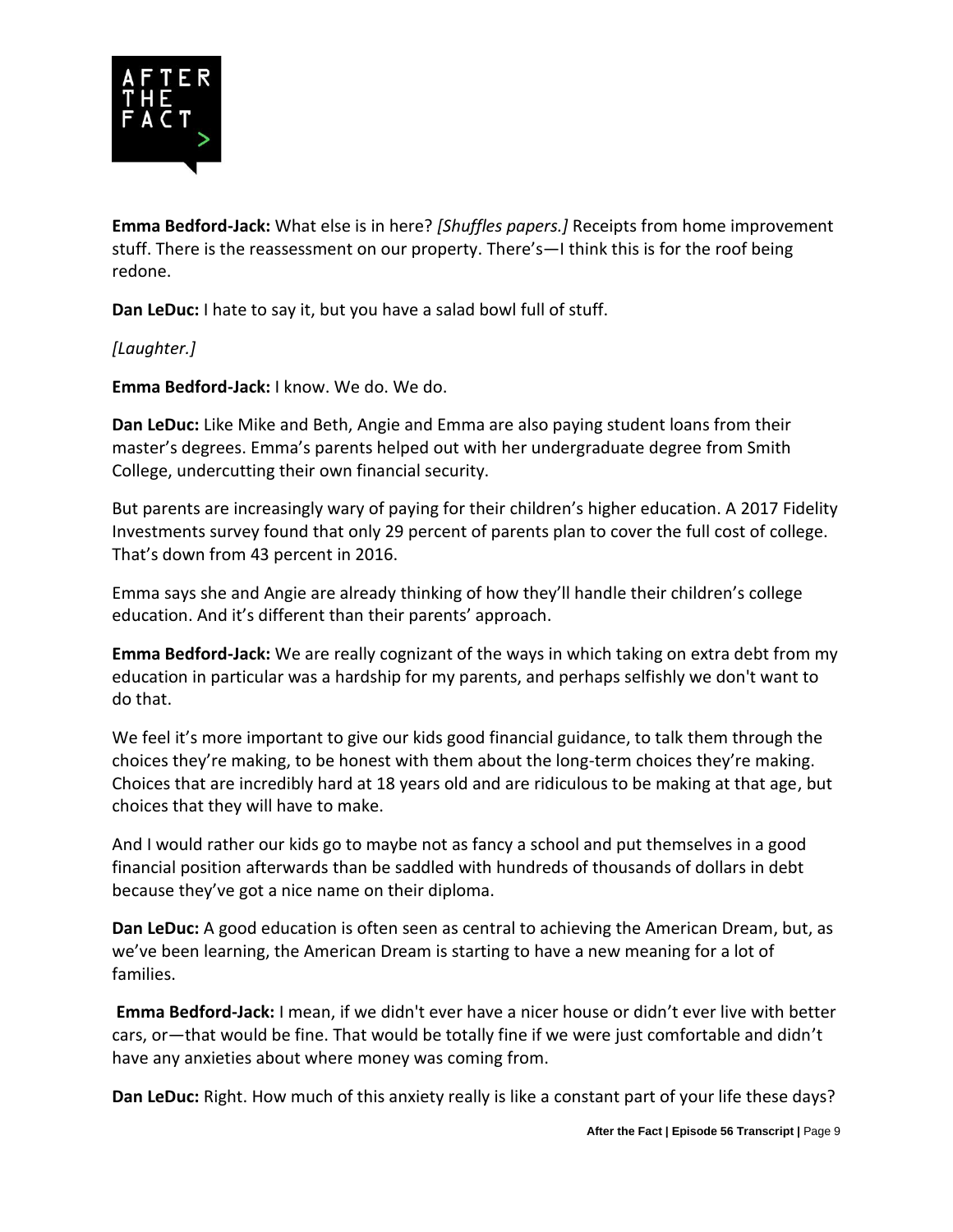

**Emma Bedford-Jack:** A lot of it. It's definitely a daily discussion with my wife of where we're going to spend money. And it is filled with spreadsheets, and calculations, and hour-by-hour counts of how much money will go into a different child care facility.

And it's stressful all the time. It's always somewhere in the back of your mind of, like, "Uh, can we afford that, can we buy that, should we be doing that thing?" In, like, once every conversation.

**Dan LeDuc:** Do you think there will be a time when you won't have the monthly anxiety and one less box you wish you could check?

**Emma Bedford-Jack:** Yeah, I'd like to think so. It's a nice thought. Maybe when we're a lot older—like I'm thinking 50s. Then our kids will be out of the house, so there won't be the educational costs, the day to day, less mouths to feed. We'll probably downsize to a smaller house, but we'll both still be working. That's when I like to think things would maybe be a little more chill, financially.

**Dan LeDuc:** Today, though, Emma and Angie have to keep looking for places to save.

**Emma Bedford-Jack:** I'm also pregnant. I'm due in May.

**Dan LeDuc:** They're welcoming a second child—a girl. But Emma's a contractor, so she doesn't qualify for paid maternity leave. When she stops working, the family will have one more mouth to feed and one less paycheck.

**Dan LeDuc:** What do you do to plan financially for that? You are going to stop working for a while.

**Emma Bedford-Jack:** Mmm hmm.

**Dan LeDuc:** And when you stop working, you will stop being paid, right?

**Emma Bedford-Jack:** Mmm hmm, yeah. Well, the first thing you do is panic. Umm, and then start brainstorming. We've been in a mode of trying to save more, knowing that I will not be paid for three months. But it is a big source of anxiety.

**Dan LeDuc:** And you've got to think down the road.

**Emma Bedford-Jack:** Mmm hmm.

**Dan LeDuc:** Do you plan to retire someday?

**Emma Bedford-Jack:** I don't. *[Laughs.]*